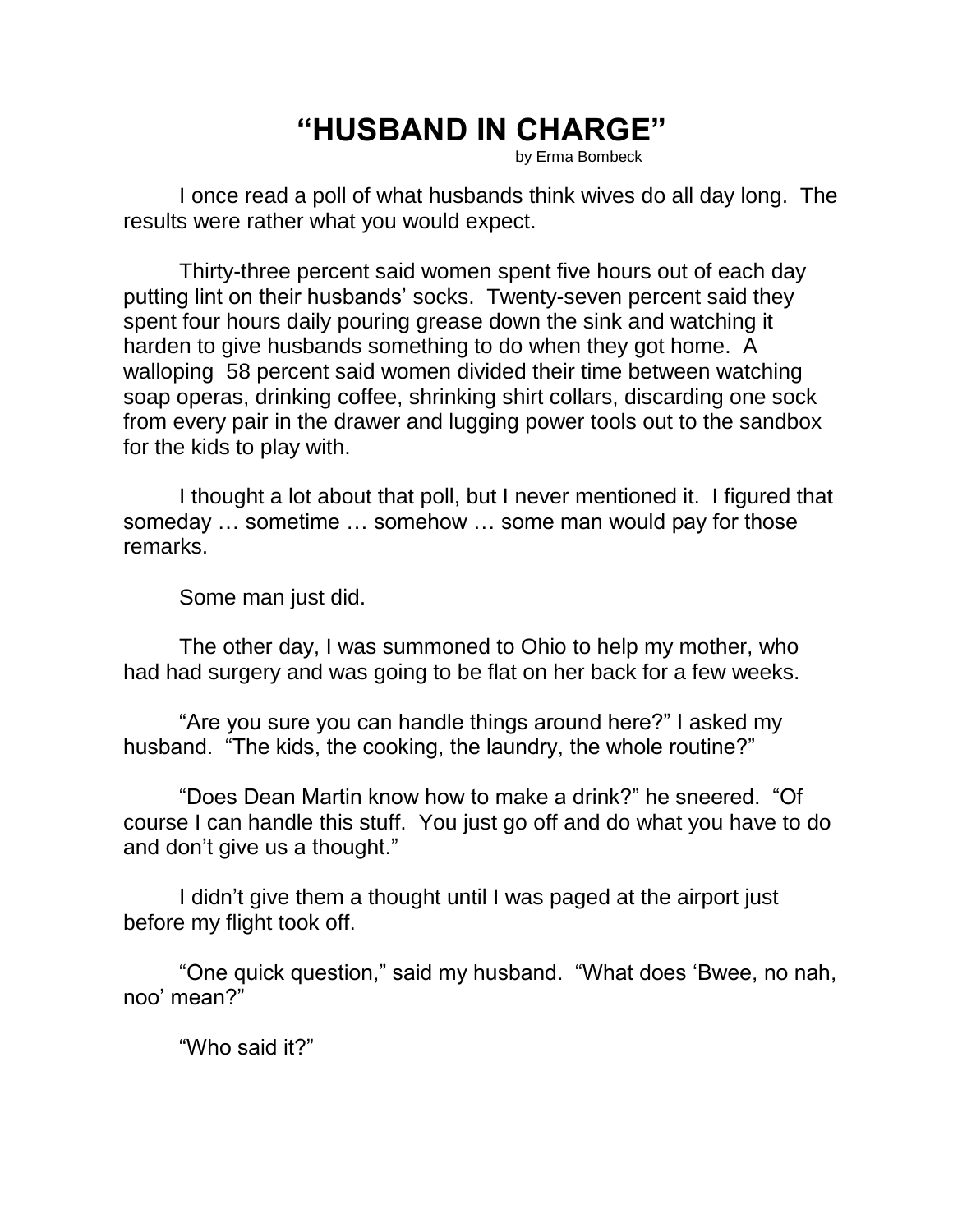"Whadaya mean who said it? Your baby just said it and looked kinda desperate."

"It means, 'I have to go to the bathroom.'"

"Oh. Well, that's all I needed to know. Have a good …."

"It also means, 'I want a cookie. Where are my coloring books? The dog just crawled in the dryer. I am floating my \$50 orthopedic shoes in the john.' The child has a limited vocabulary and has to double up."

"I can handle this. It's just that she looks so miserable."

"It also means, 'It's too late for the bathroom,''" I said, and ran to catch my plane.

There was a message awaiting me at Mother's, so I called home before I unpacked.

"What's up?"

"No problem" he said cheerfully. "It's just that Maxine Milshire just called and can't drive the car pool tomorrow because she's subbing for Janice Winerod on the bowling team. She can do it today … unless it rains. Her convertible top won't go up. However, if the weather is decent she can trade with Jo Caldwell, who is pregnant and three weeks overdue, but who has a doctor who was weak in math. That means I will drive Thursday unless Jo Caldwell's doctor lucks out. In that case I'll have to call Caroline Seale, because I have an early meeting and it might rain. Do you understand any of this?"

"No."

"I'll call you tomorrow night."

When I answered the phone the next night, there was a brief silence. Then, "I hope you're happy. I am now the only 38-year-old boy in my office who has been exposed to German measles. And my job is in jeopardy."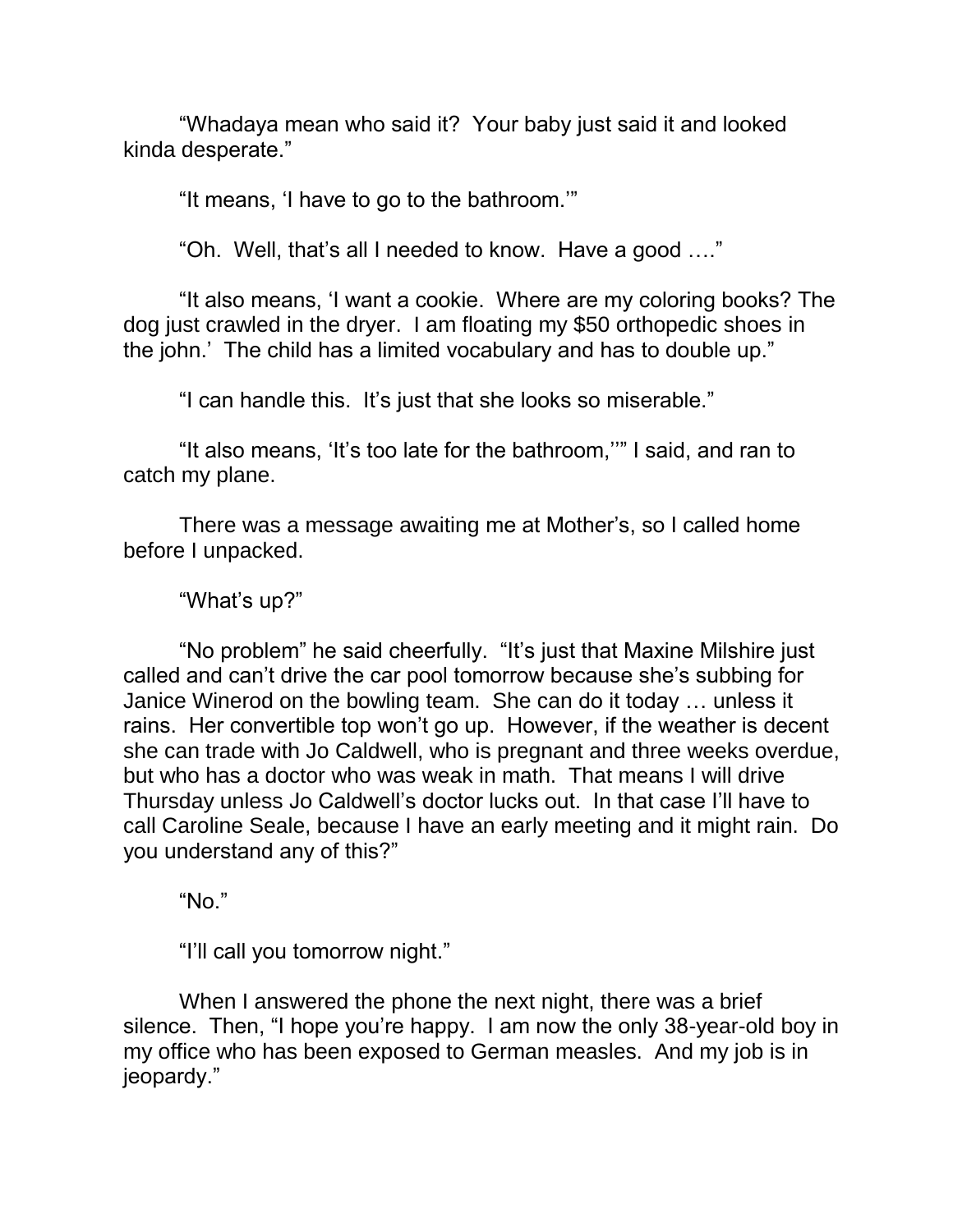"Why is your job in jeopardy?" I asked.

"Because your son answered the phone this morning while I was putting catsup on sandwiches and told Mr. Weems, 'Daddy can't come to the phone now. He's hitting the bottle."

"Tomorrow is Saturday. It'll get better," I promised.

The phone rang early Saturday.

"Hello," I answered. "This is Dial-a-prayer."

"Oh, you're cute," he snarled. "Real cute. Just a couple questions here. First, where are the wheels off the sweeper?"

"On the back of the bicycle in the garage."

"Check. When was the last time you were in the boys' bedroom?

"1996."

"Check. What do you do when you have perma-scorched all the perma-press?"

"I'll be home in two days," I said.

When he didn't call me on Sunday, I called him.

"I can't talk right now," he said irritably.

"Why not? What's the matter?"

"Nothing is the matter! I bought a box of chicken for dinner, and the box caught fire in the oven."

"You're supposed to …."

"Don't say it. Then your baby chose a rather inopportune time to get a penny stuck up her nose; I've got 35 boys in the bathroom watching